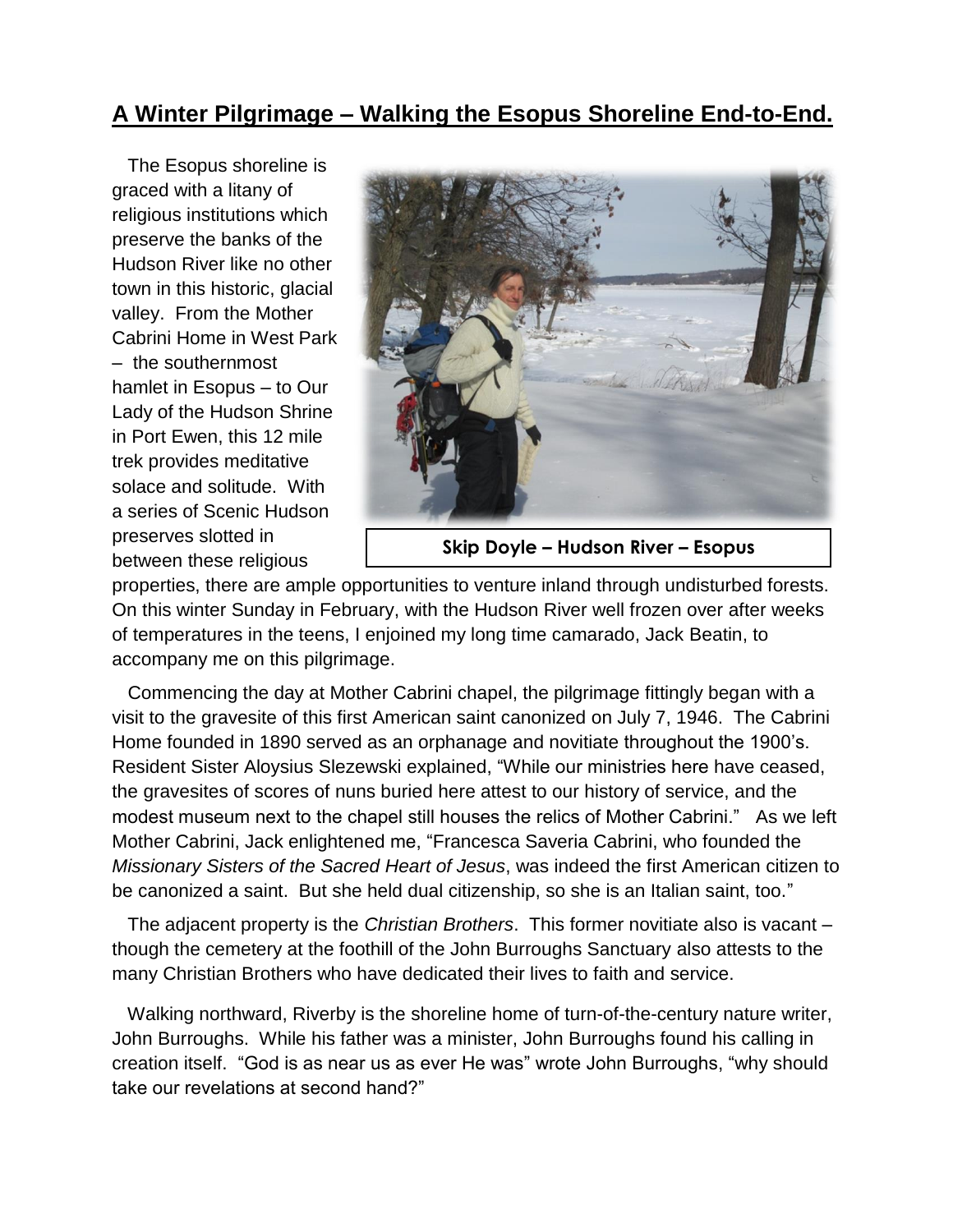With the morning hours passing, we were happy to reach Holy Cross Monastery which is still an active retreat house run by *Benedictine* monks. Attending noontime vespers with the white-robed monks, our spirits were transcended by the Gregorian chant and incense.And the warmth of the monastery as well a warm welcome by the monks was a respite from the mortification of the deep snow and frigid temperature. Stopping at the bookstore and stocking up on Divine chocolate and other edibles, Brother Roy Parker informed us: "It is our mission to provide for travelers." We left the Holy Cross Monastery renewed. Jack expressed it well, "This is a pilgrimage. We were weary; we were hungry; we did tramp in; and they were good neighbors."

 While across the river the Hyde Park shoreline is dotted with several century-old mansions, and marred with countless modern-day, would-be mansions, Esopus has only the Colonel Payne estate and its stately boathouse – now owned by Marist College. And next to it, the *Marist Brothers* retreat house, it too, with its graveyard. "It is quiet now" explained Brother Brice Byczynski, "but come summer this will be teeming with students from our many high schools attending summer programs here."

 Next on our pilgrimage was Black Creek Preserve – a Scenic Hudson park which provides trails inland from the Hudson River and along the Black Creek. For the adventuresome, the Black Creek courses up to the John Burroughs Sanctuary, site of his writing cabin Slabsides, and then south to where it is fed by Chodikee Lake.

 What was a century ago the "Castle on the Rhine" *Redemptorist* seminary and adjoining cemetery, Mount Saint Alphonsus, and later a retreat house, is now a private high school called Mount Academy and a *Bruderhof* community. "It is now a more secure environment;" explained the principal, David Johnson, "not only do families live here, but it is incumbent upon us to safeguard the welfare of the students who attend school here."



 The next Scenic Hudson shoreline property, Esopus Meadows Forest Preserve, not only has trails through the woods, but also offers a pleasant trail along the edge of the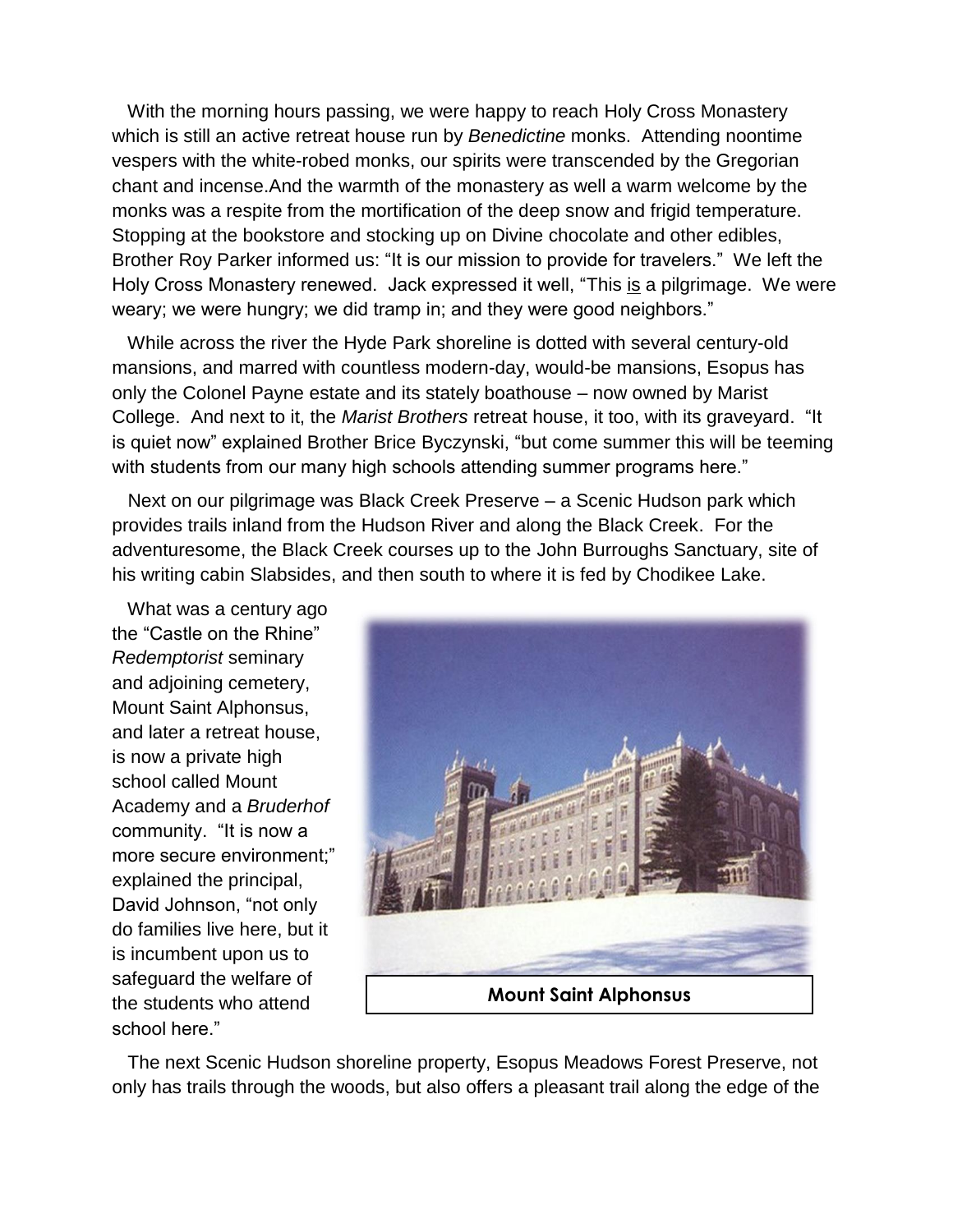Hudson River. This land abuts Esopus Lighthouse Park which provides views of that 1841 lighthouse – the only remaining wooden lighthouse on the Hudson River.

 Remarkable about standing at the lighthouse, is that as you gaze south, the Hudson River shoreline is identical to what is was a century ago: entirely wooded except for Mount Saint Alphonsus on the western shore, and the Mills Mansion on the eastern shore. Northward, all the signs of development and overdevelopment are apparent, though



heartening are the distant mountains: the Catkskills – with Kaaterskill High Peak lording over the Hudson River and smaller Round Top mountain to its left. Then the deep cleft of Plattekill Clove. And to the south of that, Platte Mountain with its saddle leading to Overlook Mountain's fire tower and then down to Woodstock.

 At Esopus Lighthouse Park, I met two friendly nuns – Alice Conners and Annemarie Molloy – of the *Dominican Sisters of Sparkill* from the nearby northern town of Saugerties. Knowing that they recently donated part of their shoreline property to Scenic Hudson in order to create the Falling Waters Preserve, I exclaimed to Jack, "In Esopus the religious institutions are 'inadvertent conservationists'; these are 'purposeful conservationists'!" Endorsing what I meant, Sister Alice acknowledged, "This is true; in Esopus, that has not been their primary mission, but preserve the shoreline they did! We, however, have always had a trail open to the public at Falling Waters, and land preservation and the enjoyment of creation is in our heritage."

 The most recently acquired Scenic Hudson property is the Esopus Lake Preserve. Ascending the woods path from River Road, this preserve provides the finest river view in all of Esopus: being high enough to see up and down this historic river and its notable landmarks like Linwood and Wilderstein, with a perspective of the rolling hills on both sides of the river, while being close enough to the river to provide a sense of intimacy with these curvaceous waters.